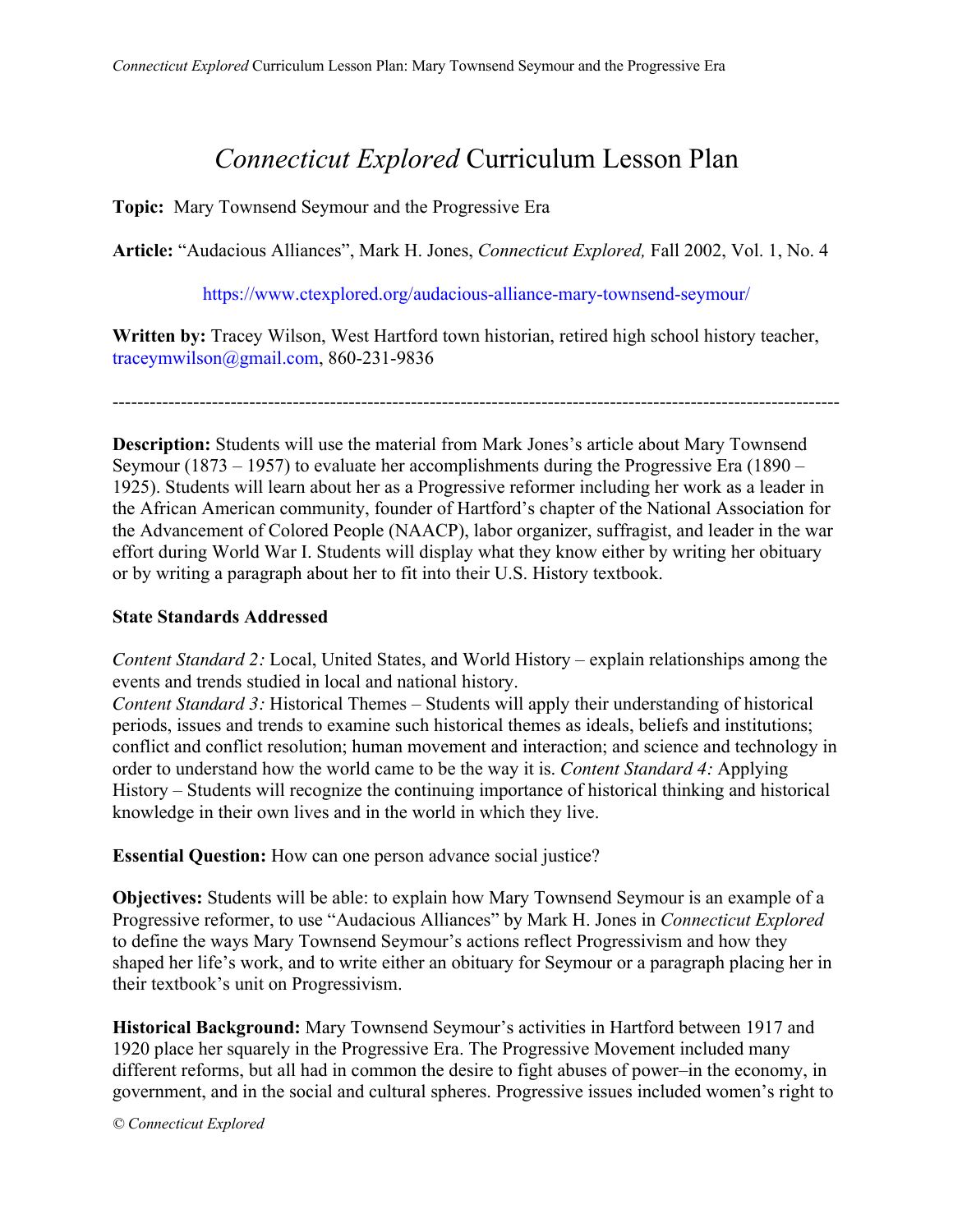vote, city planning, social work for the disadvantaged, school reform, unionization, and government regulation. For African Americans, segregation and discrimination were important issues as well.

The Progressive Era held many challenges for African Americans. The *Plessy v. Ferguson* case (1892) gave federal support to segregated public facilities. Federal government support for equality, which had been evident during Reconstruction, disappeared. Pseudoscientific research proclaimed that blacks were intellectually inferior. State and local governments restricted black rights, freedoms, and opportunities.

As a result, many African Americans chose to migrate north looking for economic opportunity and escaping discrimination and lynching. Between 1899 and 1915, depleted soil and the scourge of the boll weevil caused black people to move out of the south. Once World War I began, the number of migrants increased as factories opened their doors to black migrants. Those African Americans who moved to cities like Hartford developed their own communities with churches, clubs, and businesses. They promoted unity and racial pride. Some tried to earn their inalienable equality by serving in World War I. African Americans continued to agitate. They supported organizations like the National Association of Colored Women, the National Association for the Advancement of Colored People, and the Urban League.

African Americans had lived in Hartford since the city's founding in 1636, many—but not all enslaved to the English Puritan settlers. But the population remained small for the next 250 years. In Hartford, the number of blacks in 1900 stood at about 1,650 and by 1910 rose to 1,745 out of a population of 79,850. At that time, the black population was distributed, though unevenly, throughout the ten wards of the city (70 percent lived in three wards, and the 7 other wards had at least 5% African Americans living there). By 1920 there were 4,199 African Americans in Hartford, an increase of 140%. At least 37% of the blacks in Hartford in 1921 were born in Georgia, a ten-fold increase from 1910. By the end of the migration, the African American population became more concentrated in the North End and on the East Side on Front Street.

The Southern blacks' arrival, spurred mostly by the surge in jobs offered by the war economy, did not always sit well with blacks who had lived in city for generations, known as Hartford's Black Yankees. The newly arrived migrants had less education, were farmers, and were much less sophisticated than those who had been living in the city. This led to tensions and to the native born reaching out to the migrants in much the same way settlement house workers reached out to European immigrants. It is in this milieu that Mary Townsend Seymour was spurred to organize Hartford's chapter of the NAACP, and work on labor and suffrage issues.

Every U.S. History textbook defines Progressivism. According to Alan Brinkley in *The Unfinished Nation (*2000, p. 557), Progressives had an optimistic vision, believed in the idea of progress, believing that growth and progress had to be controlled, believed that purposeful human intervention was necessary to solve the nation's problems, and believed that government should play a role. The Progressives' main issues included democracy, efficiency, regulation of corporations and monopolies, conservation, and social justice.

*© Connecticut Explored*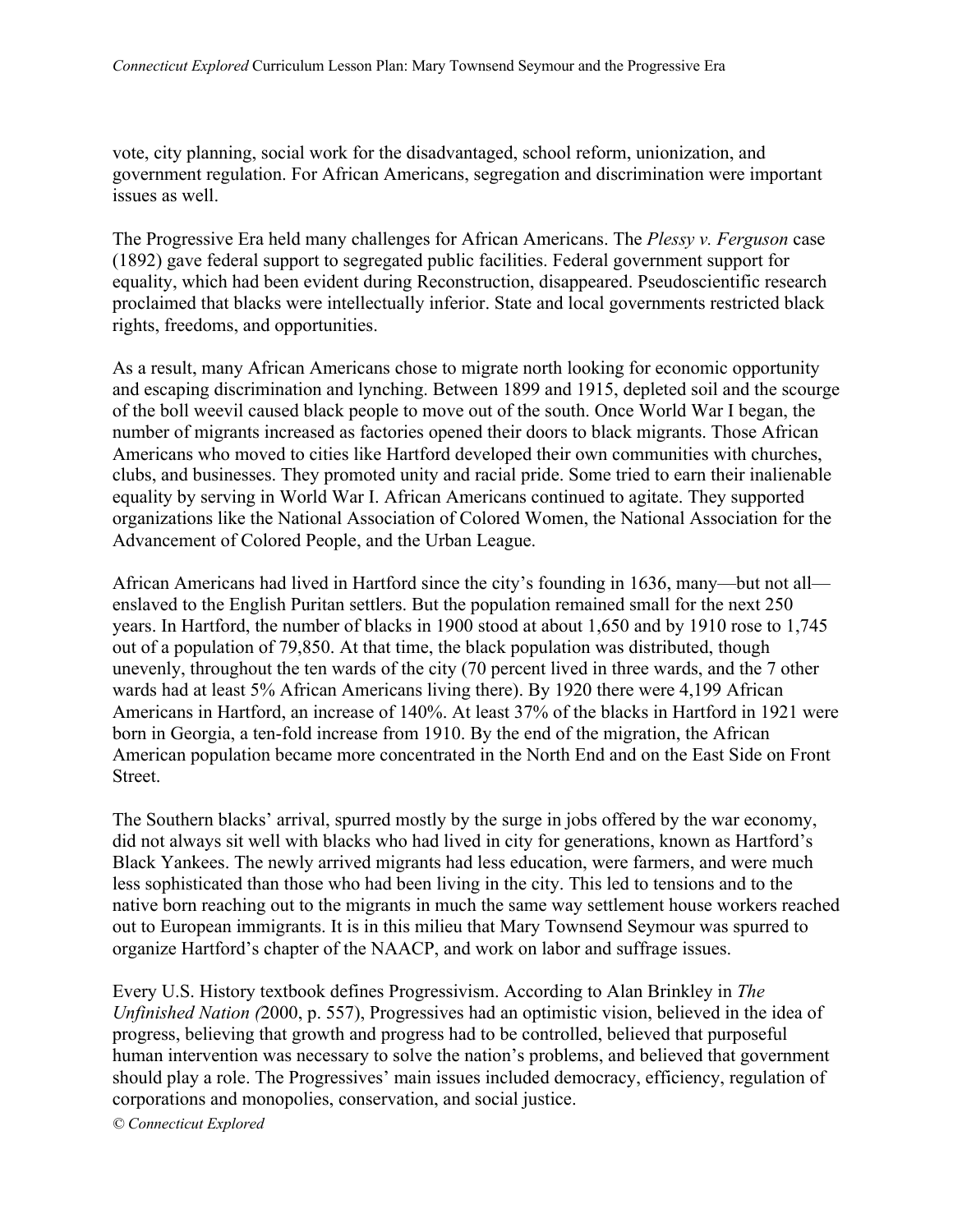### **Strategies**

This lesson could fit in a number of places, as Seymour was such a wide-ranging reformer. It should be taught during the Progressive Reform Era and should use her as an example of the work of reformers throughout the country.

Be sure students have a working definition of Progressive reform and know what the NAACP is. Introduce Seymour by having students read the article by Mark Jones, her obituary, and the article about her service written in 1952 (provided).

Then ask students to either write her obituary or the paragraph for their textbook using the guides provided.

## **Activities**

*Assessment #1:* Read Seymour's 120-word obituary from January 14, 1957. Write a 500-word obituary in which you include Seymour's main accomplishments focusing on her work as an African American, as a woman, as a reformer, and as a community builder. Assignment sheet provided.

*Assessment #2:* Write a paragraph on Seymour for your U.S. History textbook to place in the section on Progressive Reform. Locate the appropriate page for your paragraph, and then write it. Pick out the information about Seymour that is most appropriate for this section of the text. Be sure to connect the information about Seymour to the previous paragraph and the paragraph that follows. Assignment sheet provided.

### *Rubric:*

An "A" project will: Write in the form of an obituary or a textbook paragraph Includes information about Seymour's role as:

African American Woman Reformer Community leader Progressive Reformer Effective alliance maker

### **Materials**

The following two primary documents are easily accessible to students and are provided in PDF form. They can use the reading guide provided to glean the key information. They should also read Jones' "Audacious Alliances" story from *Connecticut Explored* (link provided).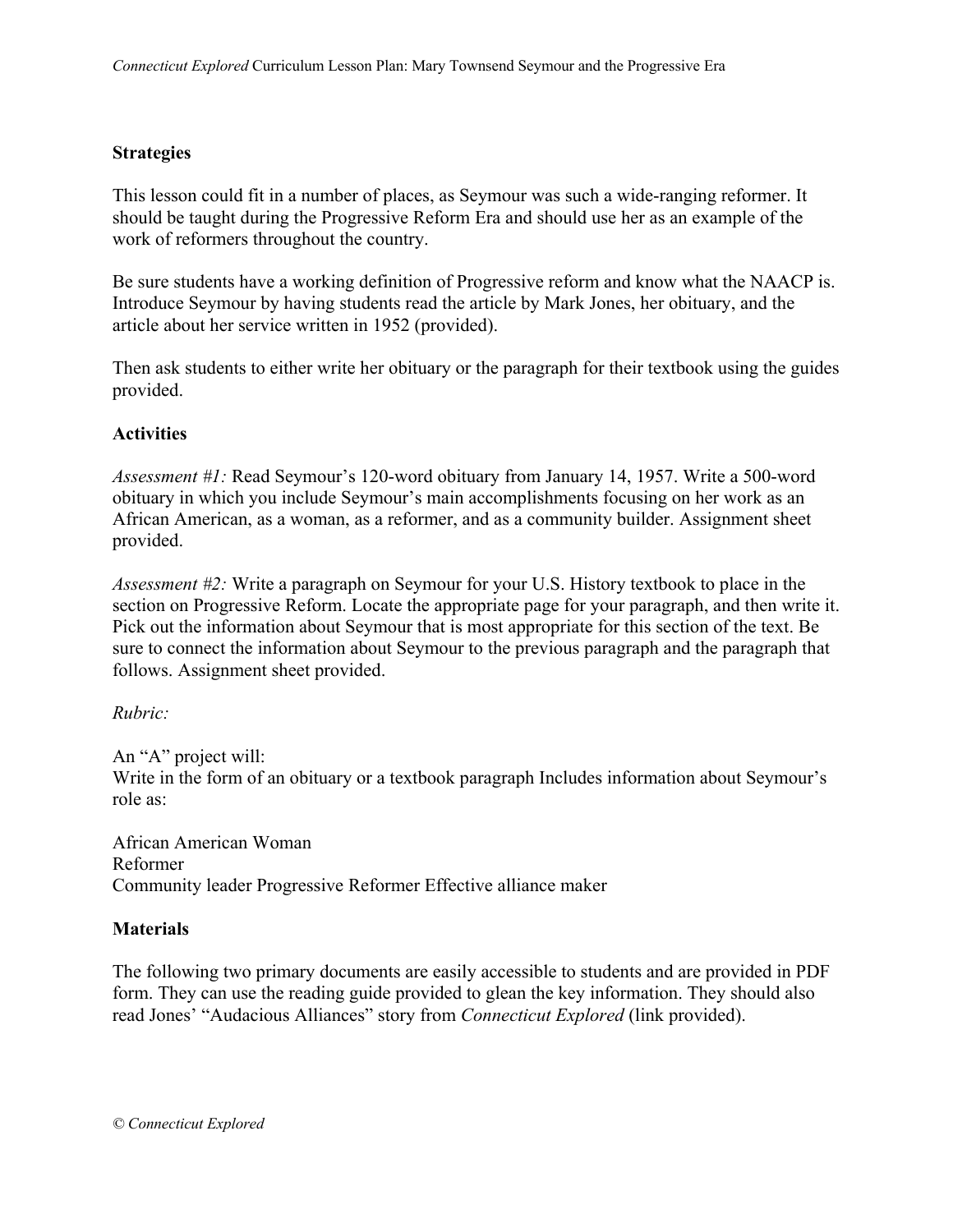"Merited Tribute to a Cultured Woman," *Hartford Courant*, September 11, 1952. This article acknowledges Seymour's role on the  $35<sup>th</sup>$  anniversary of the founding of Hartford's NAACP. It supports Seymour as a dedicated reformer and good citizen.

"Mrs. Mary T. Seymour, NAACP Leader, Dies," *Hartford Courant*, January 14, 1957. This 120 word obituary hardly does Seymour justice. See Jones' article.

Mark H. Jones, "Audacious Alliances," *Hog River Journal*, Volume 1, No. 4, Summer 2003, https://www.ctexplored.org/audacious-alliance-mary-townsend-seymour/

Reading Guides #1 and #2 will help students find the important information in the articles. You may want to jigsaw the Jones article, depending on the age and ability of your students.

**Field Trip Options:** A trip to the Old North Cemetery in Hartford would be a place to visit Seymour's grave. Seymour could be seen among the graves of members of Connecticut's  $29<sup>th</sup>$ Colored Regiment from the Civil War as well as the grave of Frederick Law Olmsted.

# **Annotated Bibliography**

Normen, Elizabeth, et al. *African American Connecticut Explored,* Wesleyan University Press, 2014. This book about the long arc of the African American experience in Connecticut provides excellent context for Seymour's life, particularly Part V Between the Wars.

Carson, Clayborne, et. al. *African Americans: The Struggle for Freedom*, New York: Pearson, Longman Press, 2005. This African American history textbook provides excellent context for Seymour's life.

"The Colored People Who Lived in Hartford," *Hartford Courant,* October 24, 1915. This article describes the lives of the native born "Colored People" in Hartford, with the highest-ranking men, according to *The Courant*, being janitors, butlers, and doormen.

Johnson, Charles S. "The Negro Population of Hartford, Connecticut," 1921. This internal report of the National Urban League describes at length the migration of southern blacks to Hartford and the results for employment, education, and community churches and organizations. https://digitalrepository.trincoll.edu/cssp\_archives/15/

Jones, Mark. "'To Tell Our Story': Mary Townsend Seymour and the Early Years of Hartford's Branch of the National Association for the Advancement of Colored People, 1917 - 1920." *Connecticut History,* Fall 2005, Vol. 44, Issue 2, pp. 205-223. This article expands on the information in the *Connecticut Explored* Article.

Lewin, Ross. "The Formation of Hartford's Black Ghetto During the World War I Period," 1977. Typescript in author's possession.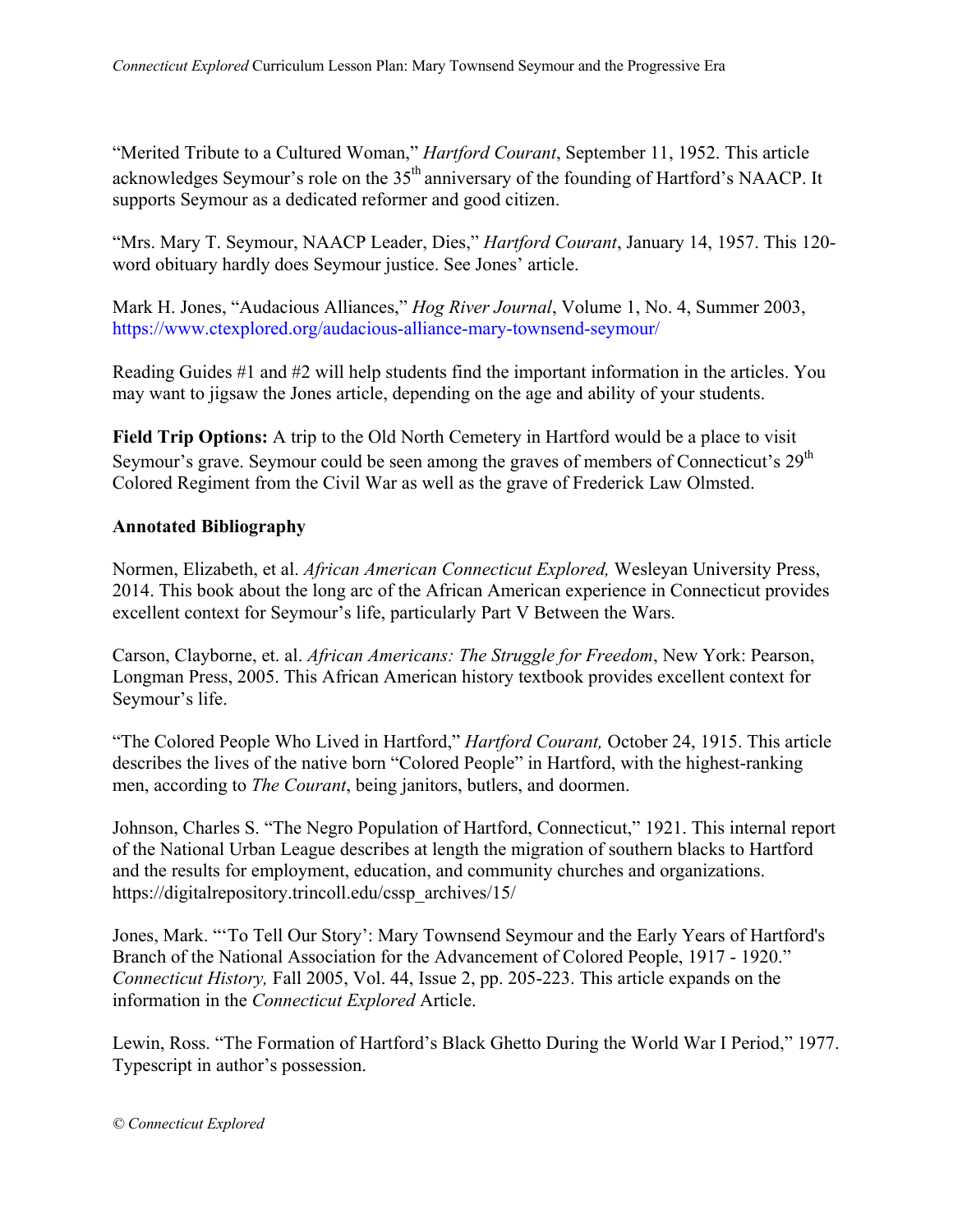Martin, Daisy. "From Lecture to Lesson through 'Opening Up the Textbook'" *OAH Newsletter*  36 (November 2008).

"Merited Tribute to A Cultured Woman," *Hartford Courant*, September 11, 1952. This article acknowledges Seymour's role on the 35th anniversary of the founding of Hartford's NAACP. It supports Seymour as a dedicated reformer.

"Mrs. Mary T. Seymour, NAACP Leader, Dies," *Hartford Courant*, January 14, 1957. This 120 word obituary hardly does Seymour justice. See Jones' article.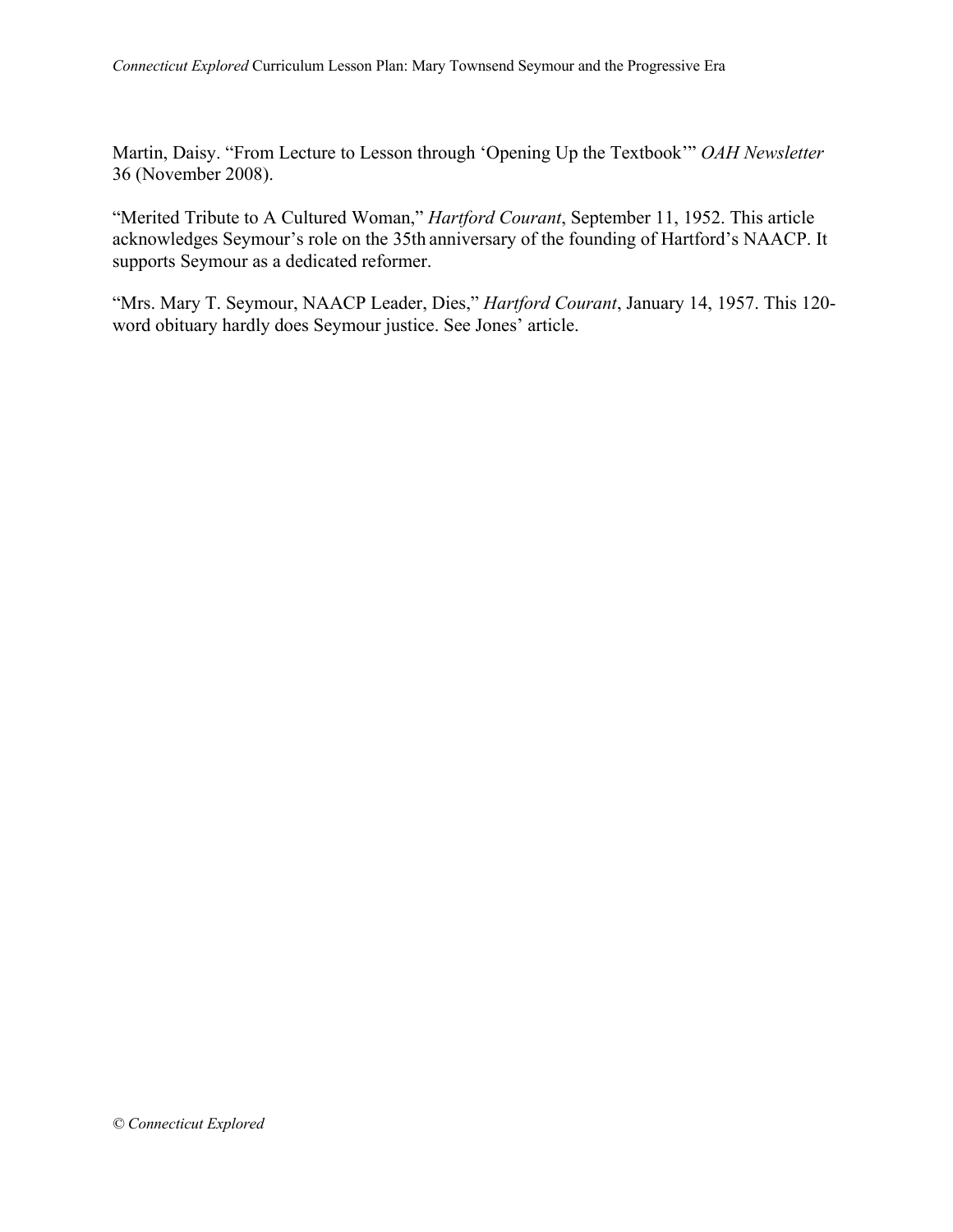# Activity #1: Obituary Activity

1. Read "Mrs. Mary T. Seymour, NAACP Leader, Dies," *Hartford Courant*, January 14, 1957. https://www.ctexplored.org/wp-content/uploads/2019/11/Mary-T-Seymour-Obit-H-Courant-1.14.57.pdf Record the following information:

| Birth date     | Age at death    | Year of death         |
|----------------|-----------------|-----------------------|
| Place of death | Place of burial | <b>Marital Status</b> |

Name three organizations to which she belonged:

- 1. 2.
- 2. Read "Merited Tribute to A Cultured Woman," *Hartford Courant*, September 11, 1952. https://www.ctexplored.org/wp-content/uploads/2019/11/Mary-T-Seymour-H-Courant-9.11.52-.pdf
	- 1. What caused Seymour to call a meeting in 1917 to start a chapter of the NAACP?
	- 2. Seymour dedicated herself to fighting for freedom for which other two groups?
	- 3. Copy the quote from the *Hartford Courant* article which evaluates how her "race" has done in the past 35 years.
	- 4. What were Seymour's two goals in establishing the NAACP?
	- 5. Name three people who came to her first meeting who then when on to become famous. Tell what they were famous for.
	- 6. How does the Hartford Courant define being a good citizen?
	- *© Connecticut Explored*  3. Write an obituary for Mary Townsend Seymour.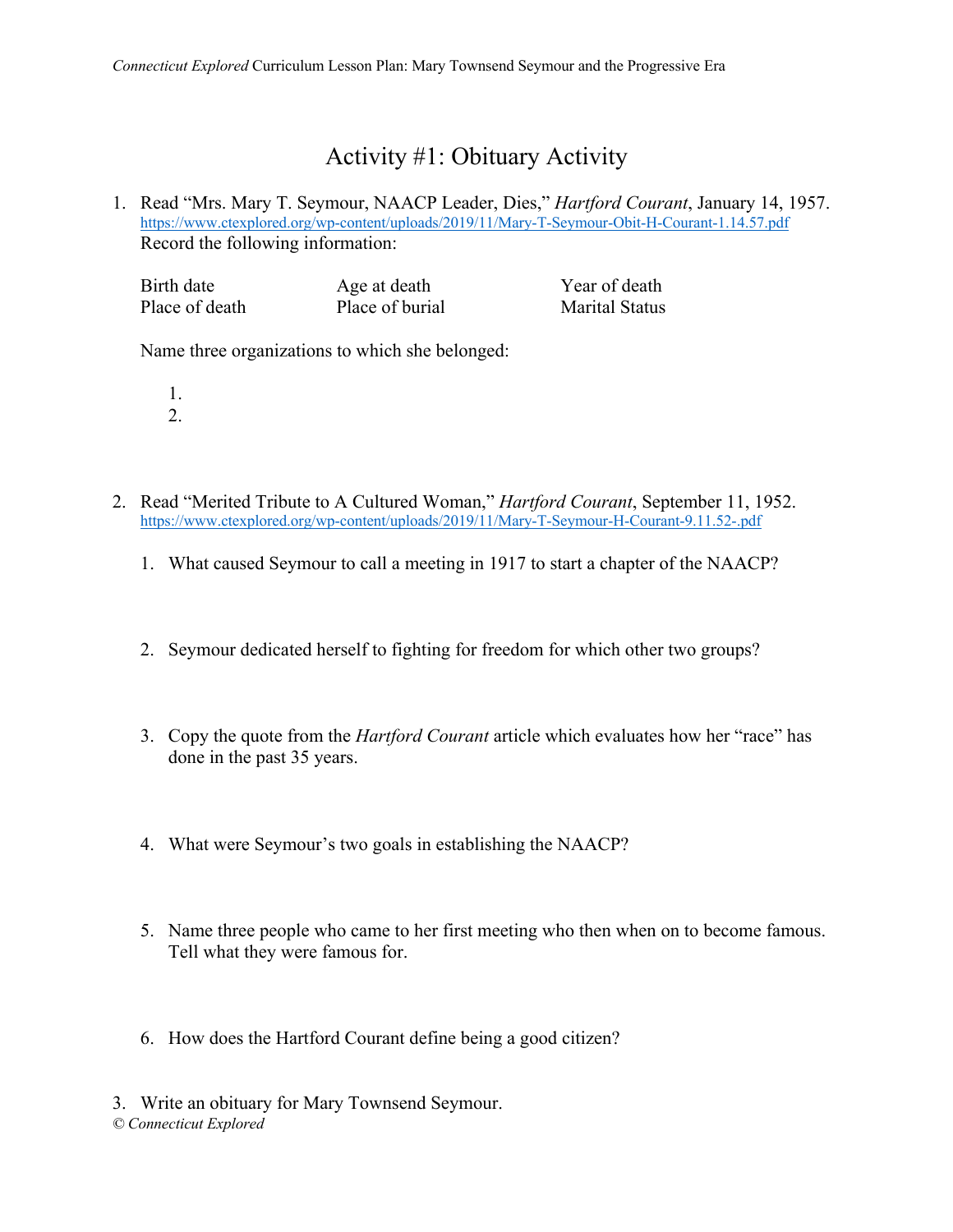The 1957 *Hartford Courant* obituary was short and did not capture the many accomplishments of Seymour's life. You have the chance to restore her to her rightful place in Hartford history and establish her as a leader in the African American and reformer communities. Use the information from the two newspaper articles, and the *Connecticut Explored* article to write your obituary.

Be sure your obituary follows the appropriate form. You can start with the first sentence of the *Courant* obituary. Then you need to add details of what you consider to be her main accomplishments. Evaluate what you consider to be her most important work.

### *Rubric:*

- o Is the work in the form of an obituary
- o Is the information from the three sources accurate?
- o Is proper grammar and spelling used?

o Does the work establish the important parts of Seymour's work, including at least four of the following:

- o NAACP
- o Women's rights
- o Workers
- o Community building
- o World War I work
- o Alliances across race